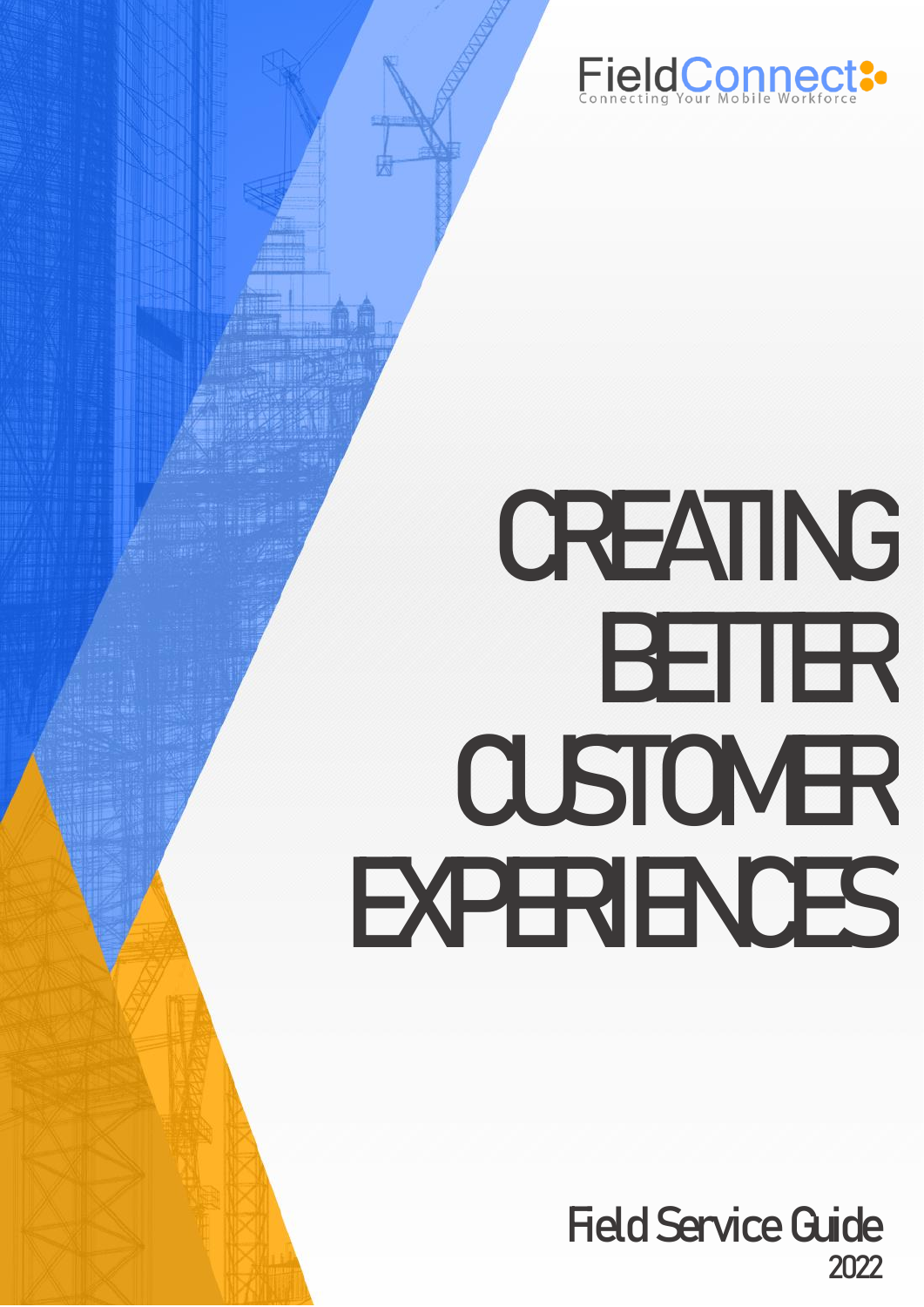# Field Service Guide: Creating Better Customer Experiences

As a field service business owner, manager, or foreman, there's no shortage of people ready to dish out advice on how you could run your projects better.

You may hear advice from your peers like, *"Always have the best price,"* or *"Give them more than what they're expecting."*

Generally speaking, this is decent advice. Competition amongst businesses is always increasing and customers have more choices than ever when deciding who to give their business to. And while the advice we just mentioned is good, with a few tweaks, it can be even better.

Success in the field service industry is all about the "**three exes**":

- Expectation
- Execution
- Experience

By understanding what customers want as well as setting the proper expectations, we can execute on tailor-fit solutions to provide a better customer experience. These three factors will determine every interaction with customers regardless of business or industry sector.

# **How to Create Better Customer Experiences Through Expectations**

When people think about getting the best price possible, they usually mea[n](https://www.sciencedaily.com/releases/2014/07/140722125729.htm) *[cheapest](https://www.sciencedaily.com/releases/2014/07/140722125729.htm)*. After all, as customers ourselves, we like to feel we've gotten a great deal on a product or service; what feels better than saving money?

The second piece of advice is usually assumed to mean that, as a service-based business, you do more than the scope of the work provided without additional compensation. And while a customer should always expect that their service technician is competent, well-trained, and knowledgeable, there should never be a situation where they're expected to do more than the scope of the work provided.

Here's a quick example to help drive these points home further.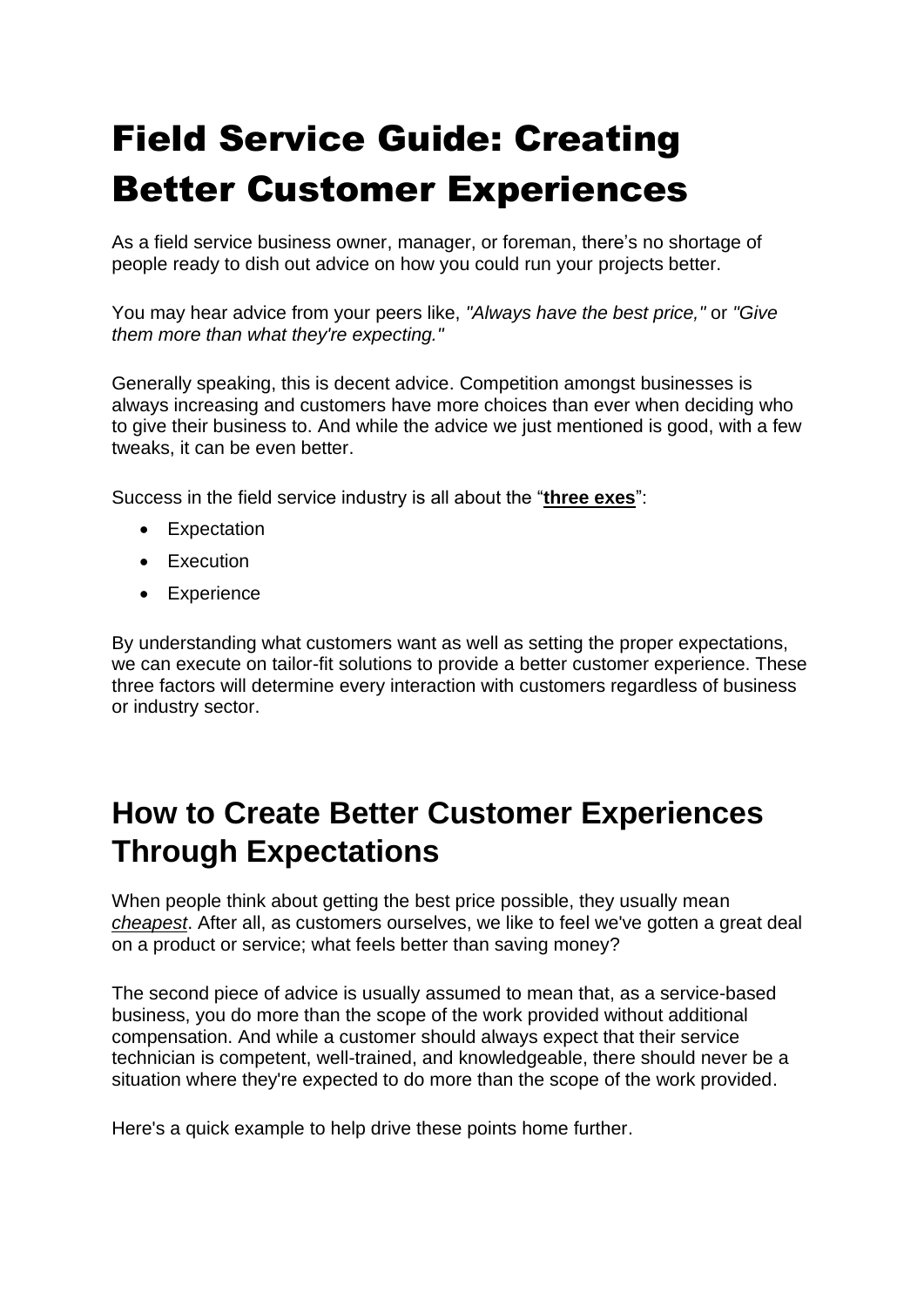#### *EXAMPLE: An HVAC business receives a residential service inquiry to service a malfunctioning thermostat.*

A lead comes in, the customer describes the issue they're having. Your call center acknowledges the issue, reassures them that help is on the way, and then informs the customer of the \$50 service call fee. The customer agrees to the pricing and the company deploys a service technician to the job.

While on the job, the HVAC tech checks the thermostat but determines it to be functioning normally.

Moving on to the condenser, the technician notices that coils are pretty gunked up and proceeds to give them a very thorough cleaning. After the coil cleaning, the technician heads back inside and checks the filters — they're very dusty and need replacing. They head out to the truck to grab a pack of replacement filters. The technician informs the customer that the thermostat seems fine but that they noticed a vent that wasn't producing any airflow. The customer states that it hasn't worked properly in months and they haven't had the chance to get it looked at.

Being the nice guy that he is, the HVAC tech takes a look in the attic and notices that some of the ductwork is ripped and should also be replaced. He heads out to the truck, grabs about six feet of flex duct, and quickly replaces the deteriorated section.

After delivering the final invoice, he tells the customer that the ductwork repair and coil cleaning are 'on the house'. "I even went ahead and replaced your filters for you at no charge. Just remember us for your future heating and cooling needs!"

The customer is ecstatic that the HVAC company's technician did more than what was asked of them and at no additional charge. **Win-win, right?**

Well, let's step back for a moment.

#### Did the HVAC company *actually* provide the customer with the best possible price? **No**.

It's not the best possible price for the customer because the company didn't seek out any customer pain points or perform any further qualifications. While we know that customers shop for the cheapest price in most cases, that cheap price coincides with a purchase solving their needs. And in order to truly solve their needs, we need to figure out what *all* of their needs are.

Did the technician give the customer more than they were expecting?

**Yes.**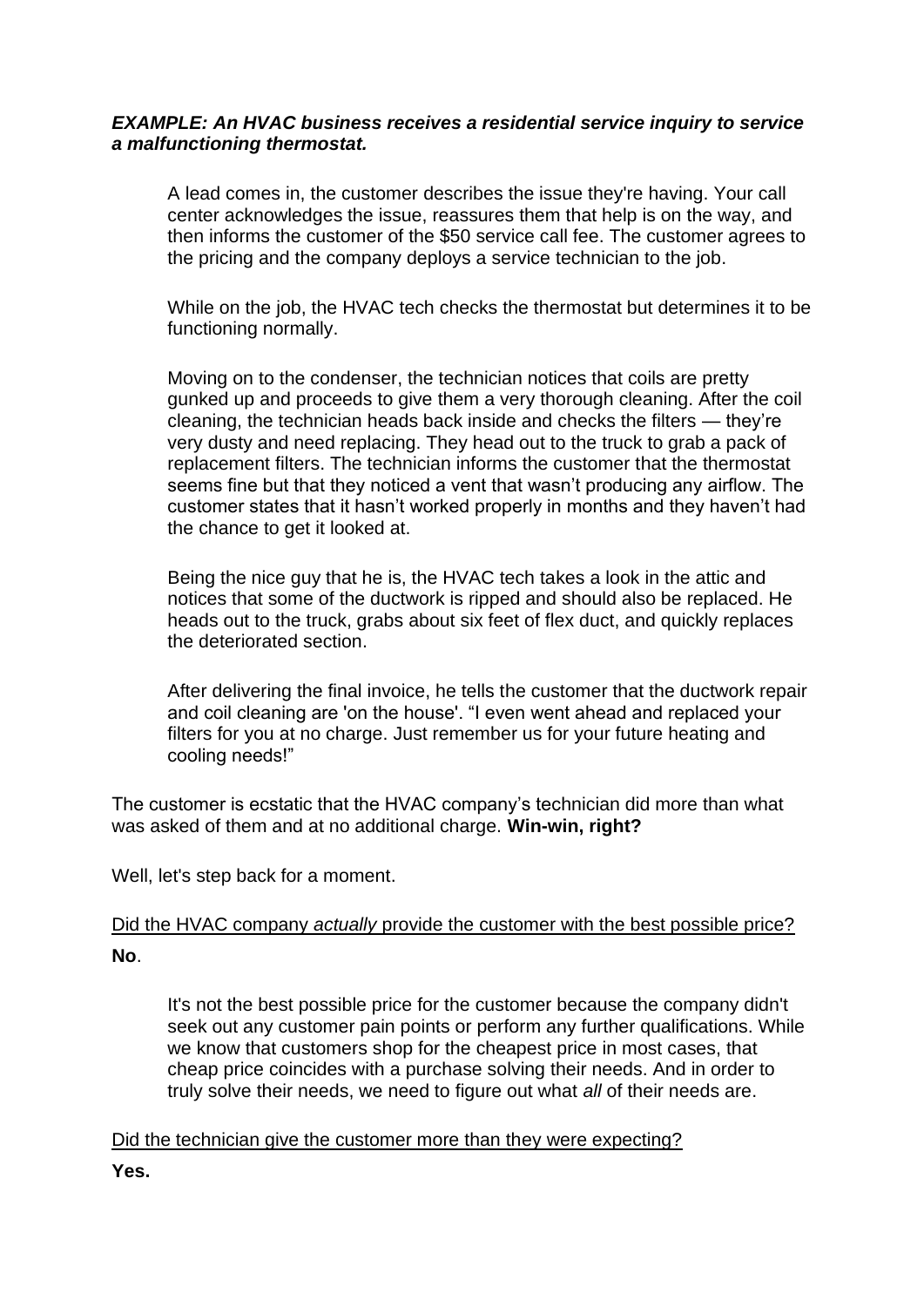They absolutely exceeded the customer's expectations — they worked for free! The customer reached out to the business with the expectation to pay some denomination of money for the service to be rendered. In our example scenario, the technician certainly went above and beyond with the coil cleaning, duct replacement, and free filter replacement. However, by working for free, we run the risk of devaluing our services in the future.

Sometimes the customer knows exactly what they need — other times, there will be opportunities to discover more needs. When fielding an **inbound lead** - meaning [a](https://www.fieldconnect.com/improving-quote-accuracy-and-providing-onsite-estimates/) [lead](https://www.fieldconnect.com/improving-quote-accuracy-and-providing-onsite-estimates/) that reaches out to your business - it's important to make a habit of fully qualifying that lead in order to provide the best possible solution. One of the best ways to learn more about a customer's needs is discovery questions.

## **What Are Discovery Questions?**

Discovery questions are open-ended questions used to discover more information about a particular topic from your customer.

The reason why the HVAC company didn't give the best possible price is that they never probed the customer for other needs. In the residential service sector, especially home improvement and maintenance, most homeowners have [nine](https://nypost.com/2018/06/12/youre-not-the-only-one-putting-off-your-diy-projects/) pending home improvement projects and are [putting them off.](https://porch.com/resource/get-home-in-shape-2019) In our example, the HVAC company was called out for the first problem only to discover several more while on-site. If they had asked some discovery questions at the first point of customer contact, the customer may have cited more issues. Additionally, this could increase our total service billables.

By gathering this discovery information, the technician would have also been better prepared to handle various situations on the job while adding incremental revenue for his company.

Asking discovery questions may seem daunting if you're not used to asking them, but in reality, are incredibly simple. While there's not necessarily one better way to ask discovery questions over another, a good formula for asking is: KAT

#### The KAT Method of Asking Discovery Questions

The KAT method is a simple, formulated method for discovering pain points that is both brief and repeatable.

**K**eep the questions open-ended - This simply means asking questions that *cannot* be answered with a simple 'yes' or 'no'.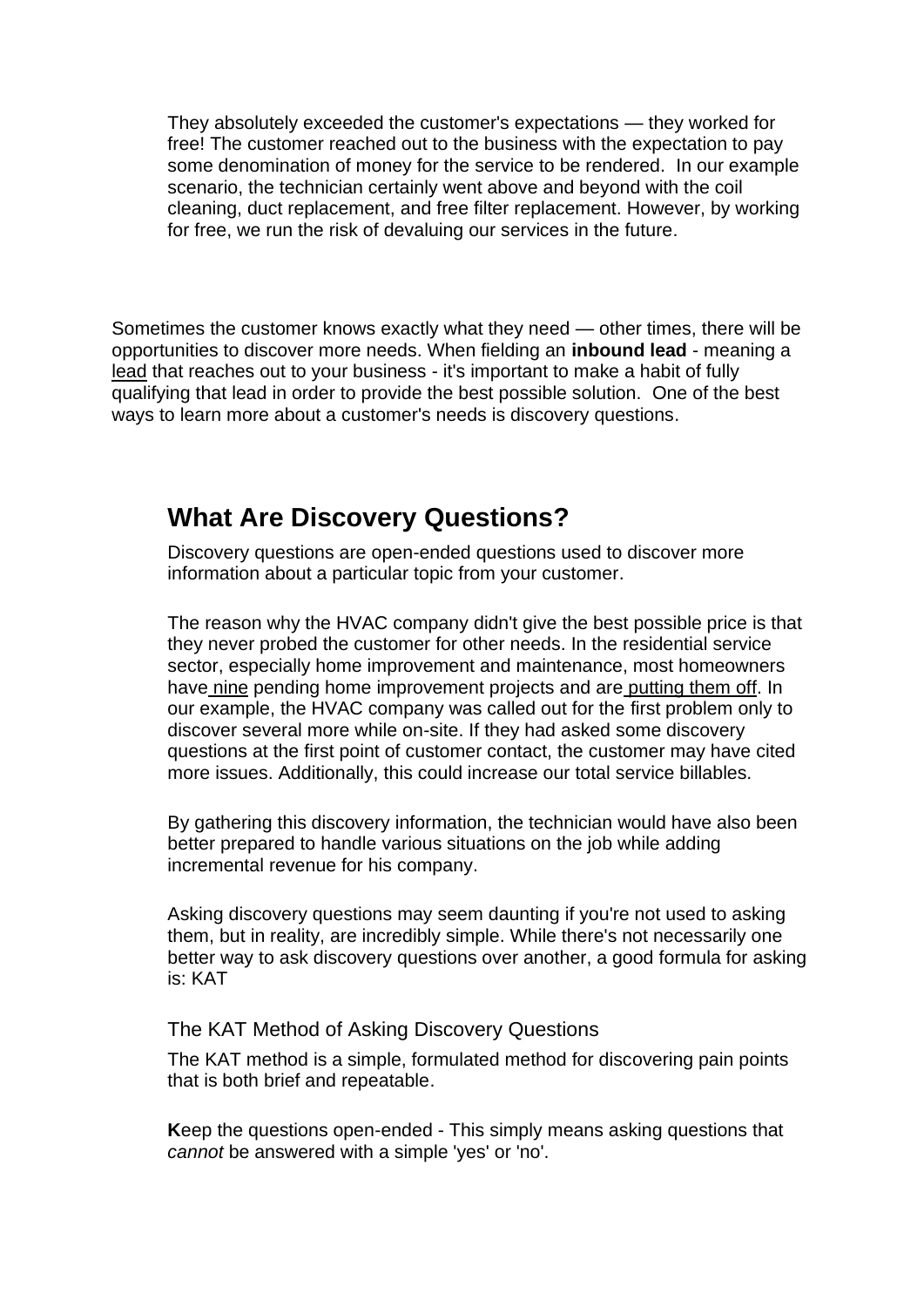**A**sk for clarification - This is when you ask a closed-ended question, which means a question that *can* be answered with 'yes' or 'no'. **T**hank them for their answer, then restart the process if necessary - Until the customer says there's 'nothing else', restart the KAT formula.

An example of the KAT method in use is:

HVAC Call Center: What issues are you having with your thermostat? (**K open-ended question**)

Customer: I'm not exactly sure but I don't seem to be getting any cool air.

HVAC Call Center: Is there more than one room affected? (**A - clarify with closed-ended questions**)

Customer: No, it seems to only be in the living room.

HVAC Call Center: Ok, thanks for that. Are there any other issues you've noticed? (**T - thank them and repeat the process if necessary**)

By asking discovery questions, you'll be better equipped with the information needed to provide effective solutions for your customers.

So now that we have a good idea about the ways we can better understand our customers' expectations to deliver an incredible experience, let's talk about how to execute these principles successfully.

# **How to Create Better Customer Experiences Through Execution**

## **Improving Customer Response Time**

If field service was a restaurant, discovery questions would help us build a perfect menu. Response time, then, would be how fast we're able to feed the customer — from taking the order, cooking the food, and serving them at their table.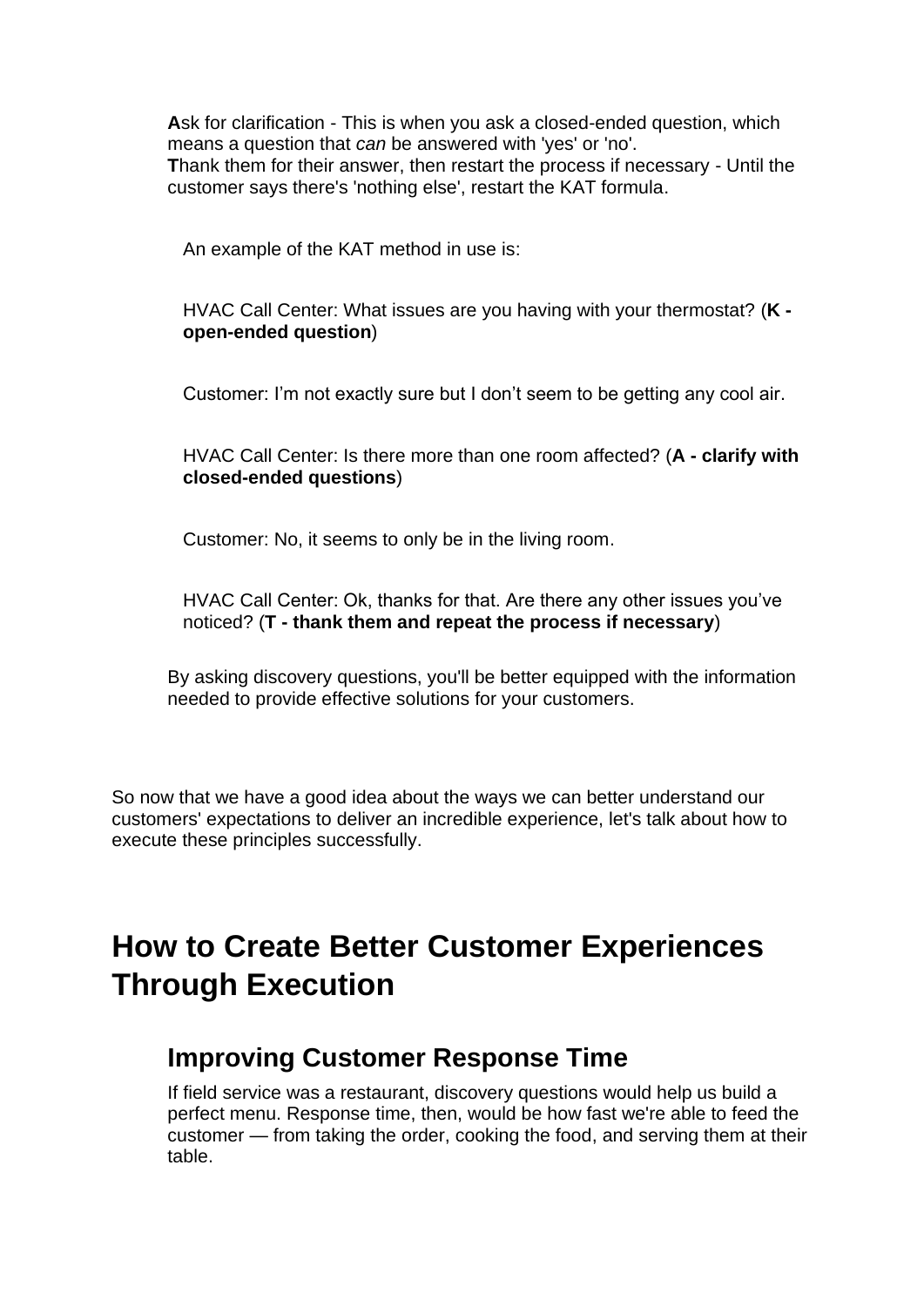Having great field service software certainly helps with aspects of response time like technician deployment, location-based check-ins, and job priority. But if we're not sticking to arrival schedules, we're failing customer expectations, which — you guessed it — creates a bad customer experience.

It goes beyond just arriving on time, too. See, the first customer of the day's response time directly affects other customers in your service queue. When we can achieve the fastest possible response time, we provide better customer experiences overall. It can also help as a time buffer should a job go on for longer than intended. And while we definitely don't want to take more time than needed, having that flexibility can be game-changing. Jobs that go over their expected time can quickly lead to a disastrous day, both for you and for your customers. Most jobs, especially in an occupied dwelling, will require a customer representative to be there. In some cases, a job cannot be completed without final customer approval or without them being on-site. This leads to more delays, low first-time fix rates, and potentially a negative impact on customer retention.

When jobs start on time and are completed efficiently, customers can get back to their day. This allows your technicians to serve more customers, have a better work-life balance, and most importantly, maintain a happy clientele.

For more on this topic, check out our guide on [the best ways to improve your](http://www.fieldconnect.com/how-to-improve-response-times-first-visit-resolutions/)  [customer response time.](http://www.fieldconnect.com/how-to-improve-response-times-first-visit-resolutions/)

## **Customer Self-service**

One of the best things you can do as a field service business is to empower your customers with various self-service options along with the education to complete it effectively.

A good example of customer self-service would be instructing a customer on how to turn off their sink's water valve in the event of a plumbing issue. This is doubly effective for two reasons; an empowered customer can save themselves money while also saving your technician's time.

If the customer had the knowledge and ability to turn off the kitchen sink's water valve, it could've helped eliminate water waste while preventing further potential damage to kitchen fixtures or flooring. For the technician, this can speed up their time on the job by eliminating the need for cleanup and giving them more time to address the main issue, such as a leaky sink or a pipe leak. Thinking back to response time, faster job completions mean more jobs can be completed per day.

A knowledge database on your company's website is a great way to provide continuous value for customers by providing helpful tips for common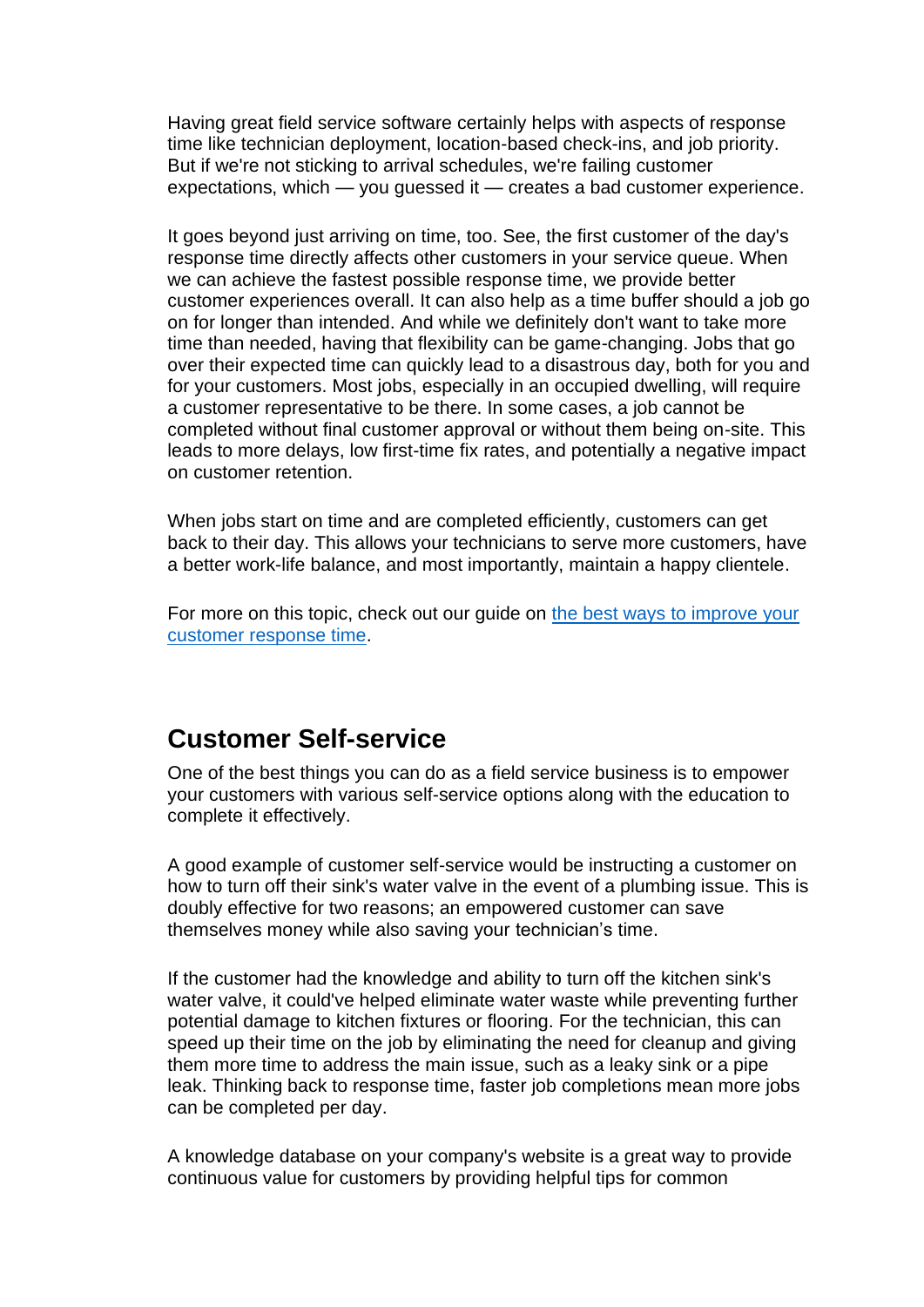maintenance issues. This can be in the form of an FAQ page, a blog post, or audio and video content. A quick video on how to properly reset a breaker is extremely beneficial to customers who may have otherwise called and scheduled an appointment.

Keep in mind, this shouldn't be seen as a missed opportunity for additional work. In fact, content like this will help to further establish your company as an industry authority while helping customers through education.

Additionally, you can create an online [self-service portal](http://www.fieldconnect.com/fielddirect-software/) that gives your customers the ability to schedule their own service on their own terms. They'll also be able to access billing information along with current work order status and maintenance history.

These and other self-help resources not only provide excellent value for new and existing customers alike but also serve to increase trust and authority for your business.

For more on this topic, check out our guide on [empowering customers](http://www.fieldconnect.com/how-to-empower-your-customers/)  [through self-service.](http://www.fieldconnect.com/how-to-empower-your-customers/)

## **Technician Customer Service and Sales Training**

When we think of the best advocates for handling customer service and sales, we usually think of dedicated customer service reps and sales reps. But it's the field service technicians that have the biggest opportunity to capitalize on sales opportunities while providing stellar experiences.

In truth, your technicians are probably your best assets as they're able to not only complete a job but also sell more jobs. It starts with training them on customer interactions which should be a part of your overall experience strategy. When they perform site inspections, they can spot incremental revenue opportunities firsthand. This allows them to make on-the-spot product or service recommendations.

For example, a garage door technician may be called to a job to fix a busted spring. When replacing the spring, they notice that the customer's rollers are worn out and prone to failure. Since customers may not be able to easily identify roller issues, the technician can make the recommendation to go ahead and replace them while they're on-site.

Now, the customer is happy to avoid having to pay for another potential service call in the future and you've increased the job's value while delivering an excellent customer service experience.